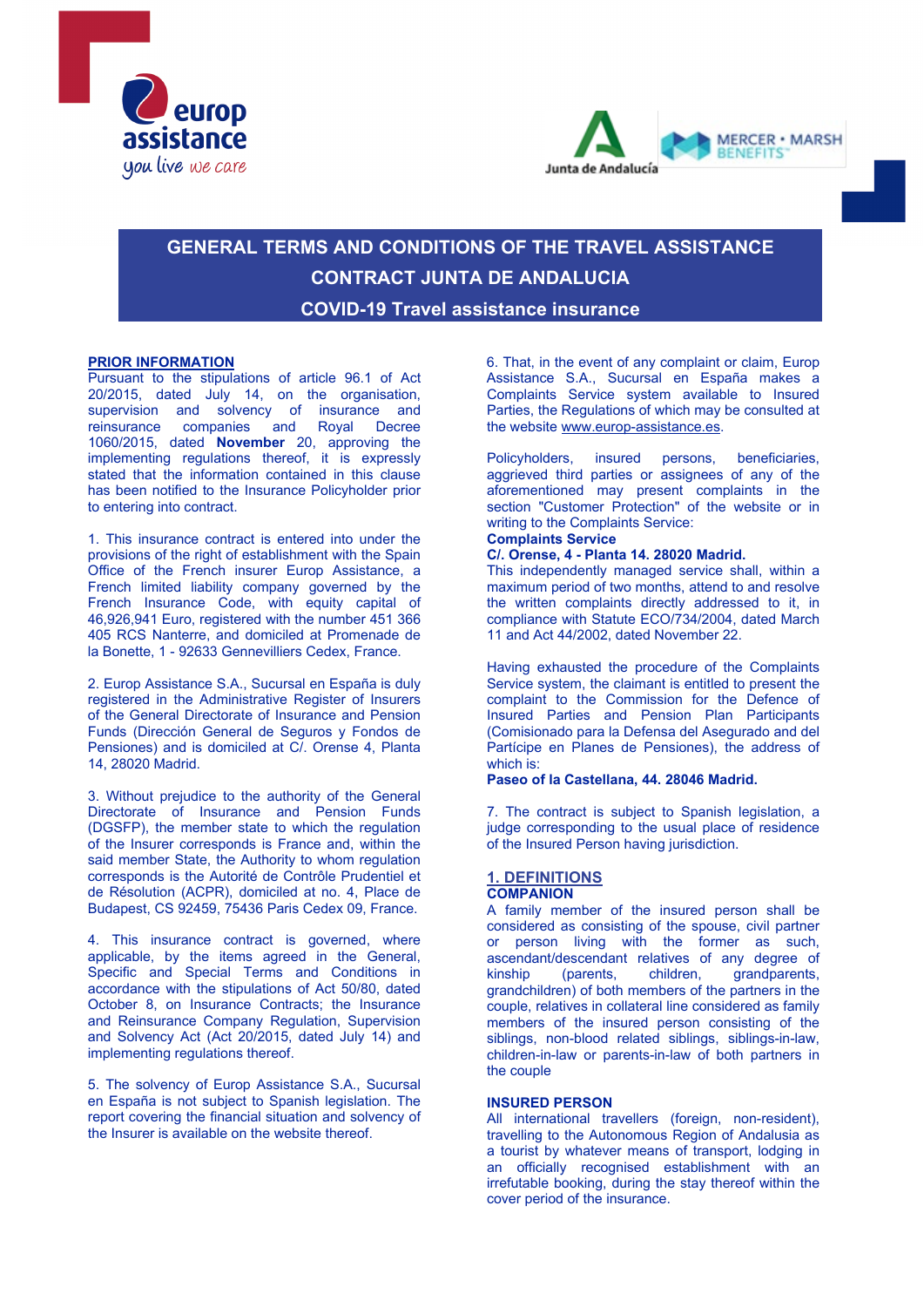

### **INSURER**

**EUROP ASSISTANCE S.A., SUCURSAL EN ESPAÑA**, (hereinafter **EUROP ASSISTANCE**), with registered address at C/. Orense 4, Planta 14, 28020 Madrid, that assumes the contractually agreed risk; authorised and regulated by the Autorité de Contrôle Prudentiel et de Résolution (ACPR), with registered office at 4, Place de Budapest, CS 92459, 75436 Paris Cedex 09, France and by the Directorate General for Insurance and Pension Funds (DGSFP) of the Spanish Economy Ministry with regard to market practices.

### **QUARANTINE**

Isolation of persons during a period of time as a method of preventing or limiting the risk of the spread of an illness or epidemic/pandemic

#### **POLICYHOLDER**

La **EMPRESA PÚBLICA PARA LA GESTIÓN DEL TURISMO Y DEL DEPORTE DE ANDALUCÍA, S.A.**  (CIF. A93090744) subscribing and paying for the Policy to the Insurer. The Policyholder assumes the duties corresponding thereto and that are derived from the Policy.

### **2. PURPOSE OF THE CONTRACT**

To guarantee healthcare assistance, repatriation and indemnity due to an extension of stay as a result of COVID-19.

The cover shall be provided inclusively, for all foreign tourists (non-resident) travelling to the Autonomous Region of Andalusia and lodging in an officially Junta de Andalucia recognised establishment.<br>This policy represents insurance

This policy represents insurance that is complementary (second layer) to the insurance or cover that the insured traveller may have; the said insurance covering the insured traveller shall be applicable in the first instance.

### **3. INTERNATIONAL SANCTIONS**

The Insurer shall not provide cover, accept any Claim or provide any service or provision whatsoever under the policy that may expose it to any sanction, prohibition or restriction by way of the sanctions issued by the United Nations, any trade or economic sanctions, laws or regulations of the European Union or of the United States of America.

For further details, please visit the web pages:

- https://www.un.org/securitycouncil/sanctions/in formation,
- https://sanctionsmap.eu/#/main,
- https://www.treasury.gov/resourcecenter/sanctions/Pages/default.aspx

### **4. TERRITORIAL SCOPE**

Cover under this insurance contract shall be valid throughout the Autonomous Region of Andalusia:

### **5. SCOPE OF INSURANCE COVER**

It will be understood establishment regulated by the Autonomous Region of Andalusia, the hotel establishments listed in Act 13/2011, dated



December 23, on Tourism in Andalusia, which are the following:

- **a) Hotels**: establishments assigned to the provision of a tourist accommodation service that occupies the entirety or independent part of a building or group of buildings, the facilities thereof constituting homogeneous operations with their own entrance and, where applicable, lifts and staircases for exclusive use and additionally complying with the remaining regulatory requirements.
- **b) Apartment hotels**: those establishments that, satisfying the requirements pertaining to hotels, additionally possess appropriate facilities for the storage, preparation and consumption of food and beverages within each accommodation unit, as per the terms set out in regulations.
- **c) Hostels**: accommodation establishments that, due to the size, structure or style thereof or due to be characteristics of the services offered thereby, do not reach the standards required for hotels, the specific requirements set out in regulations being met.
- **Guest houses: accommodation establishments that,** due to the size, structure or style thereof or due to be characteristics of the services offered thereby, do not reach the standards required for hostels, the specific requirements set out in regulations being met.
- **e) Tourist apartments**: Establishments assigned to providing a tourist accommodation service, comprising a series of accommodation units that possess fittings and furnishings suitable for the storage, preparation and consumption of food and beverages, and comply with the remaining regulatory requirements.
- **f) Tourist campsites**: Tourist campsites consist of those tourist establishments that occupy an area of appropriately demarcated land that is prepared and provided with the necessary facilities and services, is assigned to providing users with tourism services in an adequate, open-air location during a limited period of time and using portable lodging, tents or other analogous items that are easily transported or assembled.
- **g) Country houses**: Country houses are those buildings located in a rural setting and which possess specific characteristics relating to the construction, location and characteristic nature thereof; provide accommodation and other complementary services and that are registered as such with the Andalusia Tourism Register under the terms established by law.

### **6. PROCEDURES IN THE EVENT OF INSURED LOSS**

- **24hr Travel Assistance:**
- Telephone: 34.91.514.98.41
- **Application for authorised payments:**

1.- Mail: Gestion Pagos@europassistance.es

2.- Apdo. Correos: 36316 – 28020 Madrid **Following an event that may give rise to the provision of any of the cover under the contract, an essential requirement shall be the immediate notification of the loss to the Insurer, those**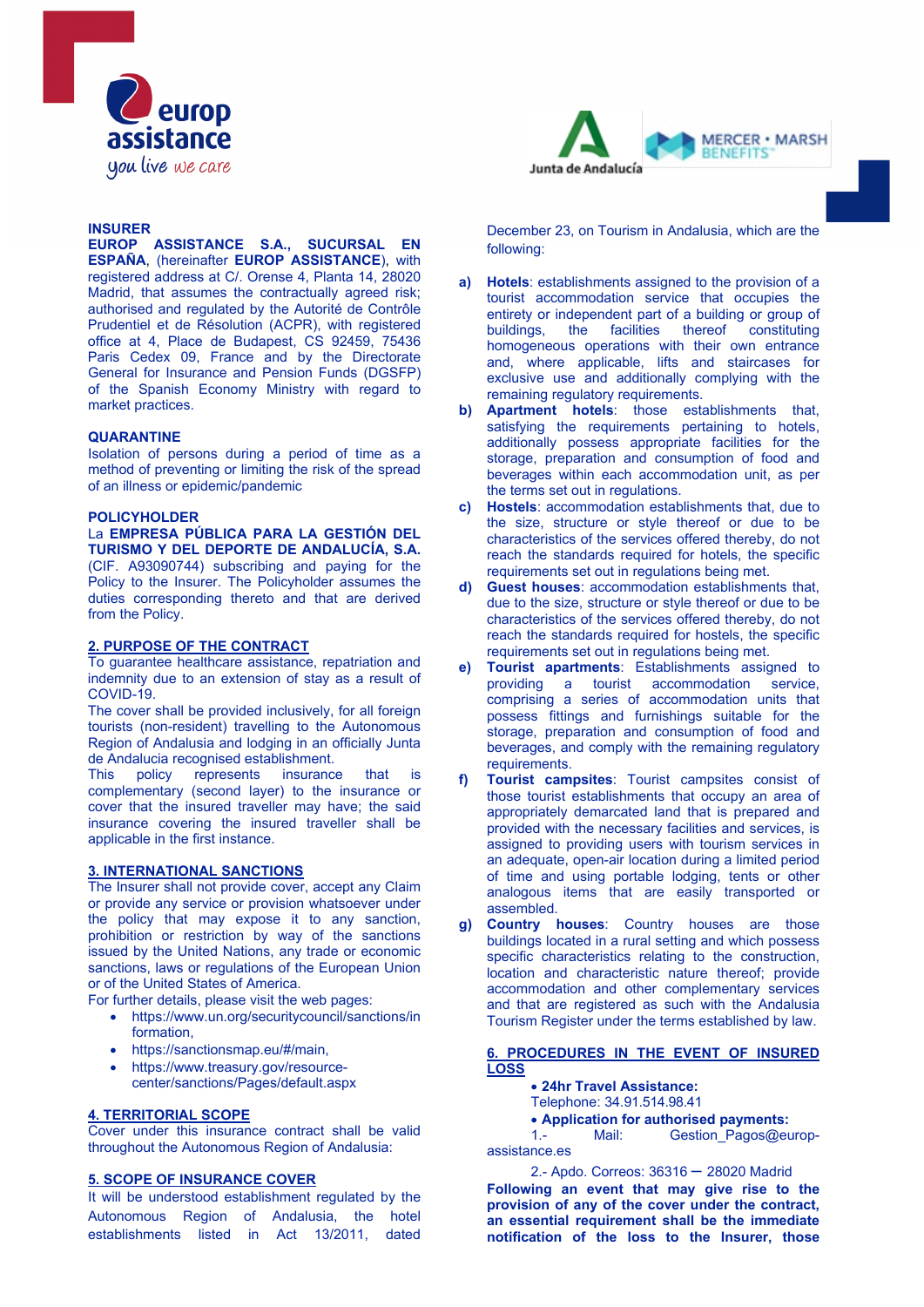

### **benefits not previously notified to the Insurer and those for which the corresponding authorisation has not been received being, in general terms, expressly excluded.**

In the event that the aforementioned notification is prevented by force majeure, steps must be taken forthwith to end the circumstance impeding notification.

Contact having been established, the insured person shall indicate: **Policy number, name and surname, present location, contact telephone number**, and shall detail the circumstances of the insured loss and the type of assistance requested.

Having received notification, **the Insurer** shall give the necessary instructions with the aim of providing the service required. In the event that the insured person acts contrary to the instructions given by **the Insurer, the expenditure incurred thereby shall be borne by the insured person.**

**The Insured Person is required to notify the Insurer of the occurrence of the loss within a maximum time frame of 7 days as of awareness of the event. In the event of breach, the Insurer is entitled to reclaim the damages and losses caused by failure to perform the aforementioned declaration.** 

The reimbursement of any expenditure authorised by the Insurer may be requested by visiting Gestion Pagos@europ-assistance.es, where it is possible to create a reimbursement application, or in writing to apartado de correos 36316 (28020 Madrid). Presentation of the original invoices and justification statements shall be necessary in any event.

Reimbursements performed by **the Insurer** shall be made pursuant to Spanish law, in particular with regard to the stipulations concerning payments in cash and capital flows out of the national territory Consequently, in order to reimburse an amount equivalent to or exceeding 10,000 Euro (or exchange value thereof in foreign currency) for the costs of the contingencies covered paid by the Insured Person in cash outside of Spain, **the Insurer** shall require submission of a bank statement of the withdrawal outside Spain or a declaration made pursuant to Article 34 of Act 10/2010 on the prevention of money laundering.

#### **7. INFORMATION CLAUSE RELATING TO THE PROCESSING OF PERSONAL DATA WHO IS THE DATA CONTROLLER?**

Europ Assistance, S.A., Sucursal en España (hereinafter, the "Insurance Company") Tax ID: W-2504100-E

Registered Office: Calle Orense, 4, 28020 Madrid. Data Protection Officer (DPO): you may contact the DPO in writing, addressed to the Registered Office of the Insurer, indicating in the reference "Data

Protection Officer", or in writing to the e-mail address: delegadoprotdatos@europ-assistance.es

**WHAT IS THE PURPOSE OF THE PROCESSING OF YOUR PERSONAL DATA?** 



The processing will be mixed in nature (automated and non-automated processing) and undertaken for the following purposes:

- To carry out the performance and fulfilment of the contractual relationship arising from the policy.
- Preparation, drafting and production of the documentation relating to the insurance.
- Performance of necessary evaluations following the occurrence of a claim or an event covered by the policy subscribed.
- Undertaking of any duty that is legally required or contractually agreed.
- Performance of actions aimed at preventing, detecting or pursuing fraud.

### **WHAT IS THE LEGITIMATE BASIS OF THE PROCESSING?**

- Performance of the contract between the<br>Insurance Policyholder, the insured Insurance Policyholder, the persons and/or beneficiaries and the Insurance Company.
- Legitimate Interest.
- Legal Duty.

## **WHO ARE THE RECIPIENTS OF YOUR DATA?**

- The companies belonging to the Insurance Company's Group, in order to manage the contractual relationship held with you.
- The bank of the Insurance Company and the companies of its Group, along with the bank of the data subject in order to effect the direct debit order in accordance with regulations in force.
- The entities that act as insurance brokers or distributors for the management of the insurance policies processed thereby.
- The service providers chosen by the Insurance Company, the intervention of whom is necessary for the management of the assistance covered under the policy.
- The Commission for the Prevention of Money Laundering and Monetary Offences (SEPBLAC), in order to comply with legally established requirements.
- The General Directorate of Insurance and Pension Funds, in accordance with the legally established provisions.
- The tax authorities competent in this area, pursuant to compliance of strictly legal and fiscal purposes.
- The Public Authorities with regard to the competencies attributed thereto.
- In the case of insurance cover in the event of death, the General Register of Wills and Testaments, managed by the Directorate General for Registers and Notaries, pursuant to applicable regulations on these matters.

# **PROCESSING OF HEALTH DATA**

The Insurer notifies you that, for the management of claims arising from the policy and coverage included therein, it is necessary that personal data relating to your health be processed, whether this has been obtained by means of the health questionnaire or any other questionnaire that may in future be provided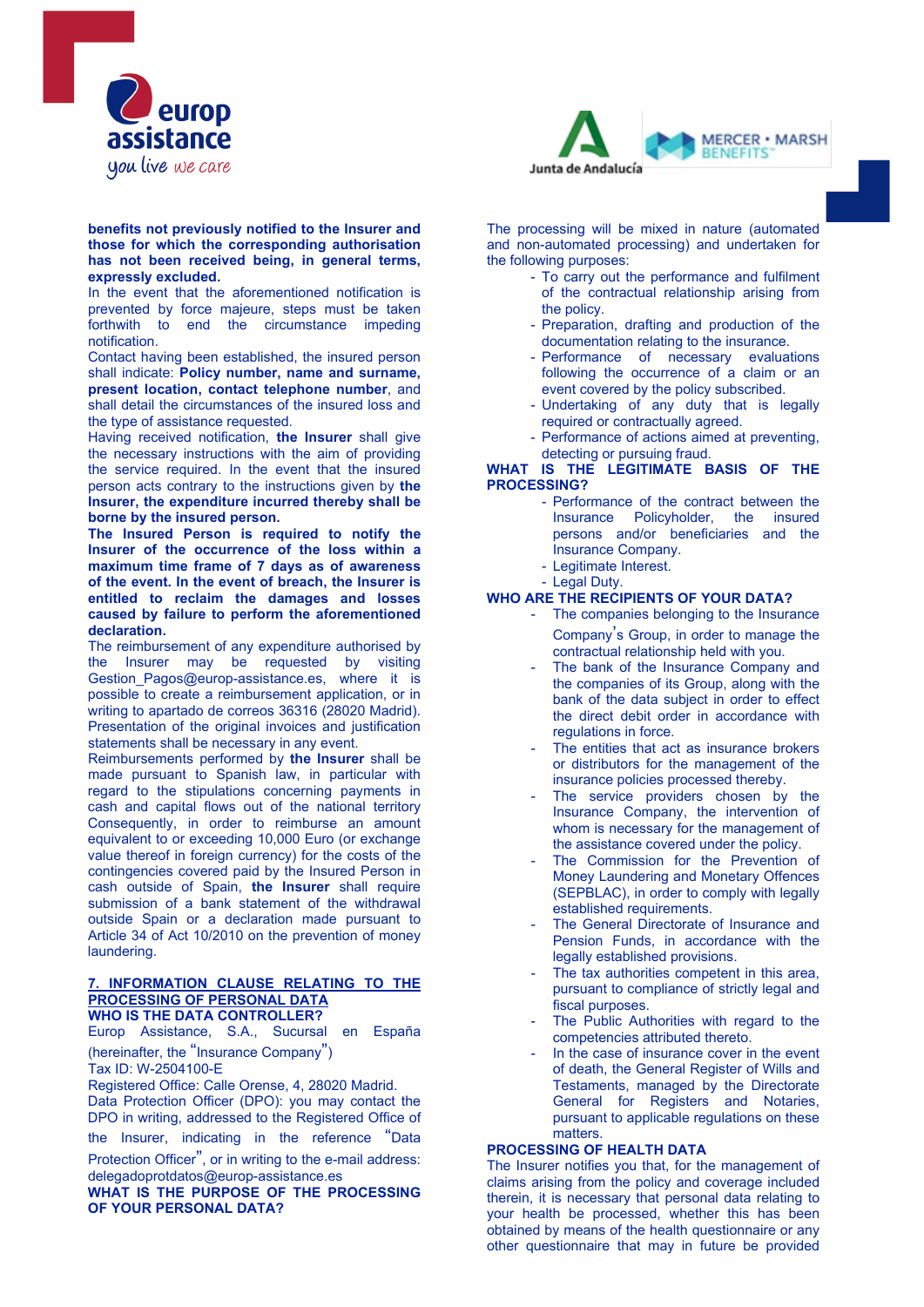

during the term of the contractual relationship or which the Insurer may obtain from third parties (whether originating from public or private health centres or other health professionals, both national and international, from examinations or additional medical check-ups that may be required by the Insurer or other public or private entities).

### **PROCESSING OF THIRD-PARTY DATA**

In the event that data relating to third parties is provided, the contracting party in the policy is required to have obtained the prior authorisation thereof regarding the transfer of data to the Insurer for the purposes agreed herein.

# **HOW LONG WILL THE DATA BE STORED?**

Other than where your consent is given, we shall solely conserve your data for such time as you remain a client and a relationship with you remains in place.

As of that moment, solely the minimum necessary data relating to the operations and transactions performed in order to address any claim that is not proscribed shall be conserved and duly restricted (in other words, available solely to the corresponding authorities and for the defence of the entity). In general terms, the applicable time frames shall be 10 years under the Prevention of Money Laundering Act, where applicable, and 5 years to address any claims under the insurance policies covering damages to persons.

The data shall be definitively deleted once the said time periods have elapsed. In the event that you are not a client and have made a subscription request, we shall conserve your data solely whilst the offer that has been made remains valid or, where no time period is stipulated, in accordance with the legally stipulated time frame.

#### **WHAT ARE YOUR RIGHTS?**

You are entitled, at any time and free of charge, to exercise the following rights by means of written communication addressed to Europ Assistance S.A, Sucursal en España, C/. Orense, 4 28020 Madrid, indicating "Data Protection" in the reference and attaching a photocopy of your national identity document:

- Revoke the consent granted for the processing and communication of your personal data.
- To access your personal data.
- To rectify imprecise or incomplete data.
- To request the deletion of your data where, among other reasons, the data is no longer necessary for the purposes for which it was collected.
- To object to the processing of your data.
- To request the transferability of your data.
- To make a claim to the Spanish Data Protection Agency, at the following address: Calle de Jorge Juan, 6, 28001 Madrid, in the event that you consider that the entity Europ Assistance S.A, Sucursal en España has violate acknowledged in<br>with the data protection accordance with the data protection regulations.



To this end, the interested party is entitled to contact the Data Protection Officer (DPO) in writing at Europ Assistance S.A., Sucursal en España, C/. Orense, número 4, 28020 Madrid, or by sending an e-mail to the address delegadoprotdatos@europ-assistance.es

### **8. PROCEDURES TO BE UNDERTAKEN BY THE INSURED PERSON IN THE EVENT OF A COMPLAINT**

Policyholders, insured persons, beneficiaries, aggrieved third parties or assignees of any of the aforementioned may present complaints in the section "Customer Protection" of the website or in writing to the Complaints Service: Address: Complaints Service

> Cl. Orense,  $4 -$  Planta 14 28020 - MADRID [reclamaciones@europ-assistance.es](mailto:reclamaciones@europ-assistance.es)

### **What does the Insured Person need to provide when contacting the Insurer?**

- Name, full address, telephone number and e-mail address (where applicable)
- The policy or case number
- The motive for the complaint.
- Copy of any pertinent document

# **How will the complaint be dealt with?**

The Insurer undertakes to:

- Acknowledge receipt of the complaint at the earliest opportunity;
- Carry out the necessary investigations;
- Resolve the complaint within the legally stipulated time frame;
- Use the information contained in the complaint in order to improve services.

### **And if the Insured Person remains unsatisfied?**

In the event that the Insured Person is unsatisfied with the final response of the Insurer, the Insured Person is entitled to contact the Complaints Service of the General Directorate of Insurance and Pension Funds (Servicio de Reclamaciones de la Dirección General de Seguros y Fondos de Pensiones).

The contact details are:

Pº de la Castellana, 44 28046 - MADRID <https://www.dgsfp.mineco.es/reclamaciones/>

# **9. SUBROGATION**

**The Insurer** shall be subrogated, up to the total cost of the services provided thereby, into the rights and proceedings corresponding to the Insured Person against any person responsible for the events and leading to the intervention thereof. Where the provisions undertaken in performance of this Contract are covered in part or wholly by another Insurance Company, Social Security or any other institution or person, **the Insurer** shall be subrogated into the rights and proceedings corresponding to the Insured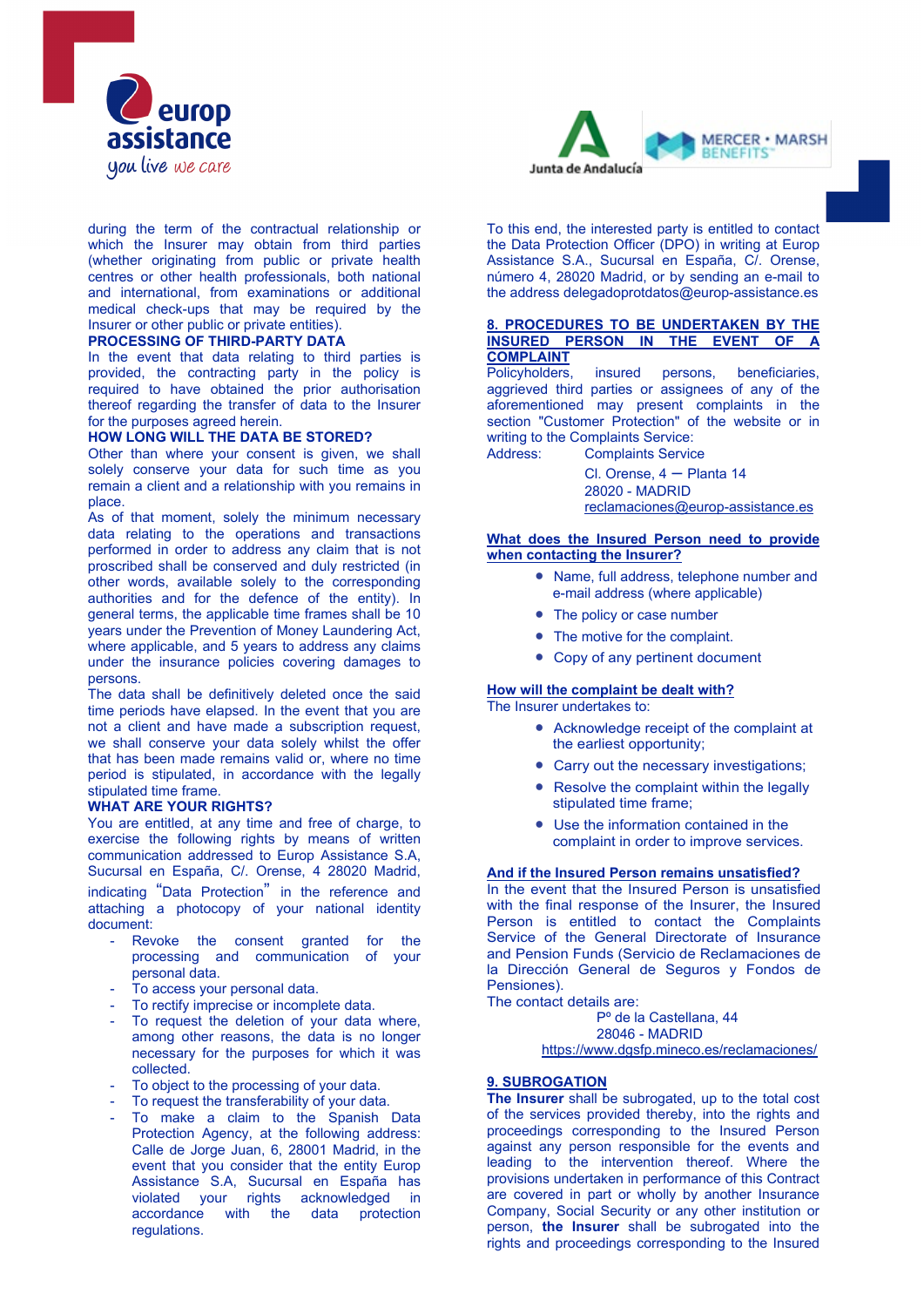

Person against the said company or institution. To this end, the Insured Person undertakes to actively collaborate with **the Insurer,** providing any help or submitting whatever documentation may considered necessary.

In any event, **the Insurer** shall be entitled to use or request from the Insured Person the handover of the transport ticket (rail ticket, flight ticket, etc.) unused thereby where the return costs have been met by **the Insurer**.

### **10. LIABILITY**

**An insured loss having occurred, the Insurer**  shall not accept any liability regarding the **decisions and conduct assumed by the Insured Person contrary to its instructions or those of the Medical Service thereof.**

# **11. LEGISLATION AND GOVERNING LAW**

For the purposes of this insurance contract, the Insured Person and **the Insurer** shall be subject to Spanish legislation and jurisdiction. A judge having jurisdiction at the usual place of residence of the Insured Person shall acknowledge the entitlements in contract.

### **12. INSURANCE LIMITS**

The sums that are shown as a limit for each of the provisions of this insurance contract are understood to be total maximum amounts for the entire effective term.

# **INSURANCE COVERAGE**

### **Capital insured and cover**

| <b>COVERAGE</b>                                                                                                                                                             | <b>CAPITAL</b><br><b>INSURED (per</b><br><b>Insured</b><br>Person) |
|-----------------------------------------------------------------------------------------------------------------------------------------------------------------------------|--------------------------------------------------------------------|
| Medical, surgical, pharmaceutical<br>and hospitalisation expenses due<br>to COVID-19<br>(An excess of 100 Euro is set in all<br>cases, to be paid by the Insured<br>Person) | €4.000                                                             |
| Medical repatriation due to COVID-<br>19                                                                                                                                    | Included                                                           |
| Repatriations due to death as a<br>result of COVID-19                                                                                                                       | <b>Included</b>                                                    |
| Extension of stay<br>due<br>to<br>quarantine (maximum 15 days) as<br>a result of COVID-19                                                                                   | €5.000                                                             |

### **Medical, surgical, pharmaceutical and hospitalisation expenses**

The Insurer shall, up to the limit indicated in the cover table, bear the consequences of a positive test for COVID-19 with respect to the Insured Person, consisting of:

> a. Medical and surgical expenditure and fees.



- b. Necessary **pharmaceutical**<br>expenditure under medical expenditure prescription for the treatment of the pathologies covered under this policy.
- c. Hospitalisation costs.
- d. In order to verify the appropriateness of the attention received, the Medical Team of the Insurer shall contact the Health Centre where the Insured Person is being attended.

**An excess of 100 Euro is set in all cases, to be paid by the Insured Person.**

### **Medical transport or repatriation of the sick**

In the event of the Insured Person testing positive for COVID-19, the Insurer shall take charge of or bear:

- **a)** The cost of transport by ambulance to the nearest clinic or hospital.
- **b)** A prior check by the Medical Team of the Insurer in contact with the doctor attending the sick Insured Person, in order to determine the proper measures for the best treatment to be followed and the most appropriate means to transport the Insured Person to the most suitable hospital or place of residence thereof.
- **c)** The cost of transfer from the place where the sick Insured Person is first attended, by the most suitable means of transport, to the prescribed hospital, where authorised by the Insurer, or to the usual place of residence thereof. In the event of hospitalisation in a hospital distant from the usual place of residence, the Insurer, upon the medical discharge of the insured person, shall take charge of the subsequent transfer to the usual place of residence or holiday destination thereof.

The means of transport used shall be organised in accordance with the pathology affecting the insured person. Should the urgency and seriousness of the case so require, repatriation may be carried out using an air ambulance in the event that the usual place of residence of the patient is within Europe or the countries of the Mediterranean fringe. The transfer shall otherwise be made using a regular airline.

In order to verify the appropriateness of the attention received, the Medical Team of the Insurer shall contact the Health Centre where the Insured Person is being attended.

## **Transport or repatriation of Insured Persons and/or Insured Companions**

**a)** In the event that one or more of the Insured Persons has been transferred or repatriated due to COVID-19 pursuant to the provision for the medical transport or repatriation of the sick, the Insurer shall undertake the transport of the Insured Companions or the return thereof to their usual place of residence or the place where the transferred or repatriated Insured Person is located, along with the subsequent transfer to the place of residence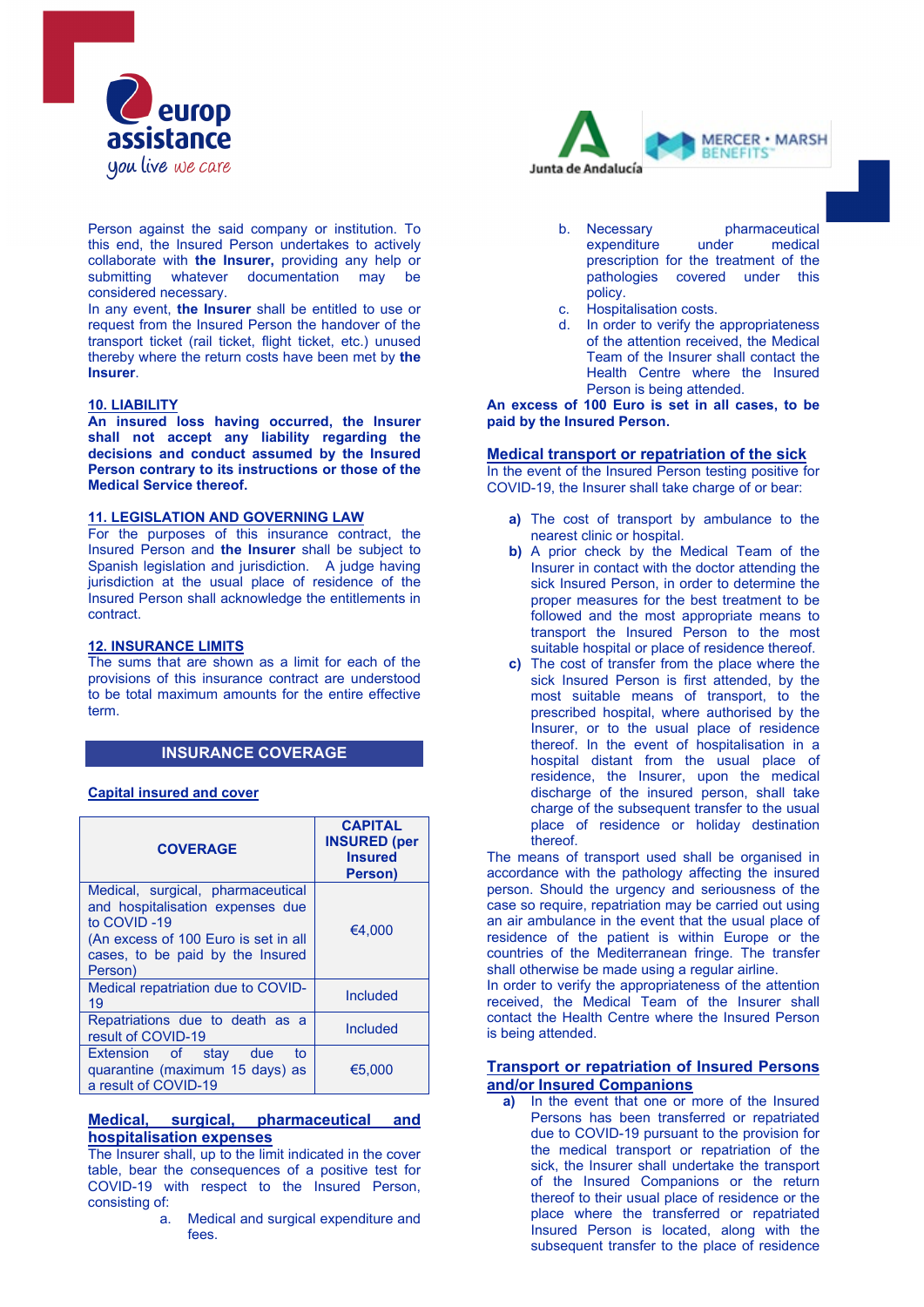

thereof. The Insurer is subrogated into the rights corresponding to Insured Persons relating to the tickets for the return initially envisaged.

- **b)** In the event that the Insured Persons referred to in the preceding paragraph a) are less than than 15 years age or disabled and no family member or person of trust is available to accompany them during travel, the Insurer shall provide a person to travel with them to their place of residence or place where the Insured Person is hospitalised.
- **c)** In the event that the Insured Person, having recovered in terms of health (under the supervision of the attending medical team and in accordance with the medical team of the Insurer), is permitted to rejoin the travel plan, the Insurer shall meet the cost of the said reincorporation of the Insured Person and the insured Companions that have made use of this provision.

### **Transport or repatriation of persons deceased due to COVID-19**

- **a)** The Insurer shall take charge of all of the formalities to be undertaken in the place of death of the Insured Person, as well as the transport or repatriation thereof to the burial place in the country of the usual place of residence.
- **b)** The Insurer shall take charge of the transport of the insured Companions to the place of burial. The Insurer is likewise subrogated into the rights corresponding to Insured Persons relating to the tickets for the return initially envisaged.
- **c)** In the event that the insured Companions are minors of less than 15 years age or disabled and no family member or person of trust is available to accompany them during travel, the Insurer shall provide a person to travel with them to the place of burial.

## **Cost of the extension of a hotel stay on the part of the insured person (including in the event of quarantine)**

In the event that the provision for the payment of medical expenses is applicable, the Insurer shall meet the cost of the extension of a hotel stay on the part of the Insured Person, following hospitalisation and/or under medical prescription, up to the maximum amount set out in the cover table.

### **Cost of the extension of a hotel stay on the part of the Companion due to medical prescription (including in the event of quarantine)**

In the event that the provision for the payment of medical expenses is applicable, the Insurer shall meet the cost of the extension of a hotel stay on the part of the Companion, following hospitalisation and/or under medical prescription, up to the maximum amount set out in the cover table.



### **EXCLUSIONS**

**Unless expressly included in the corresponding cover, the damages, situations, expenses and consequences arising from the following are excluded from the insured provisions.**

- **1. Events occurring prior to the entry into force of the Policy.**
- **2. Fraudulent Acts on the part of the Insured Person, Policyholder and/or beneficiaries of the Policy.**
- **3. Illnesses, injuries or conditions that do not consist of COVID-19, as well as the consequences of COVID-19 suffered by the Insured Person prior to the cover period of this insurance or prior to travel covered under this insurance.**
- **4. Suicide, attempted suicide or self-harm.**
- **5. Epidemics; pandemics; infectious diseases that appear suddenly and spread rapidly through the population. Quarantine periods derived from any of the aforementioned causes are likewise excluded, unless expressly included in the provisions.**
- **6. Illnesses caused by atmospheric pollution and/or contamination.**
- **7. Illnesses and accidents derived from the consumption of alcoholic beverages, narcotics, drugs or medication, other than that which has been prescribed by a doctor.**
- **8. The medical transfer of the sick or injured where the condition is caused by disorders or injuries which may be treated "in-situ".**
- **9. Voluntary refusal, delay or anticipation of the medical transfer proposed by the Insurer and agreed with the medical service thereof.**
- **10. Acts of reckless disregard or gross negligence; the expenses arising from criminal acts or the participation of the Insured Person in wagers, challenges or disputes, other than in cases of legitimate self-defence and/or where the life thereof is at risk.**
- **11. Wars, demonstrations, insurrections, acts of Terrorism, Sabotage, and Strikes, whether officially declared or otherwise.**
- **12. The transmutation of the atomic nucleus, as well as radiation caused by the artificial acceleration of atomic particles.**
- **13. Telluric movements, flooding, volcanic eruptions and, in general, those elements which are caused by the release of the forces of nature. Whatever other phenomena of a catastrophic or extraordinary nature which, as a result of size and seriousness, are classified as catastrophic or disastrous.**
- **14. Breach of the laws or regulations in force at the time of the insured loss.**